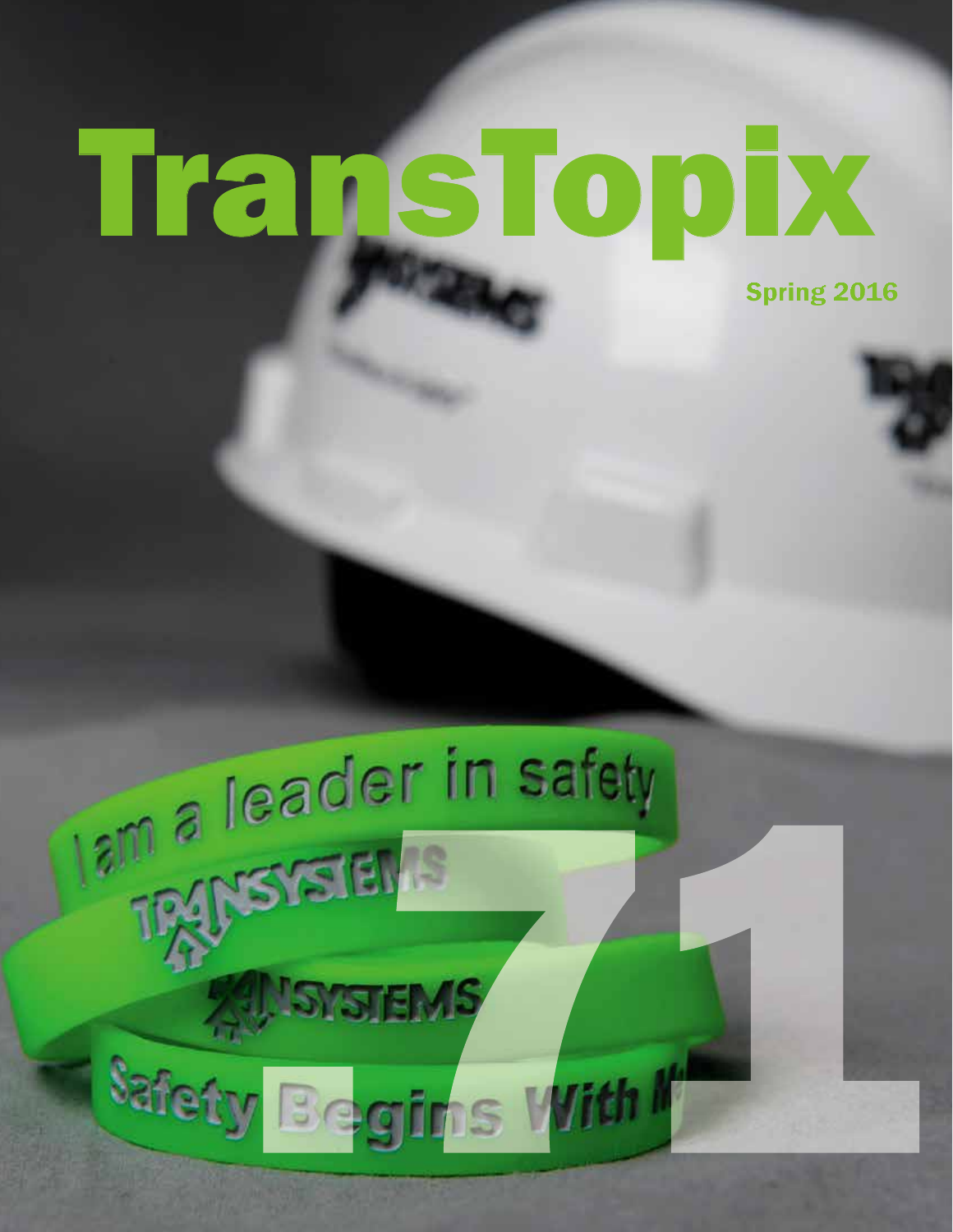# **Small steps, big results**

his issue of *TransTopix* emphasizes the guiding value of trust. Part of trust means being able to depend upon fellow employees to work safely and protect themselves and others from injury. T

The people of Transystems have a great record of doing just that.

Sometimes it is difficult to measure objectively how well we do at achieving our guiding value of trust, but one national rating agency

measures the performance of

Transystems people relative to their peers. The Na-

tional

Council of Compensation Insurers



**Scott** 

(NCCI) rates Transystems as an especially safe place to work. In fact, NCCI rates Transystems as 29 percent safer than the average employer with comparable job classifications.

### President's Corner

The most important characteristic of this rating is that it relates solely to people. The rating does not consider property damage or other costs of losses.

The people of Transystems created this result one small, safe step at a time. Small steps build big results.

> *Scott Lind, President and COO*

# **.71: One way we measure safety**

ransystems has reason to celebrate. The National Council of Compensation Insurers (NCCI) rates businesses on performance in employee safety. T

businesses with employees in similar job classifications.

NCCI's rating for Transystems is .71. The average rating is 1.00. That means that working at Transystems is 29 percent safer than working at the average employer in the same job classifications. Transystems people should

be proud of this rating.

We are the people who built the safe working environment that made the rating possible.

It will take continuous effort to improve safety and improve that rating. Transystems employees are up to the task.

The NCCI ratings relate to

#### Inside this issue of TransTopix

| Summer work scheduled  3       |
|--------------------------------|
|                                |
|                                |
| Update from manufacturing  6-7 |
|                                |

| World-class maintenance  8        |  |
|-----------------------------------|--|
| Division managers' reports  10-13 |  |
|                                   |  |
|                                   |  |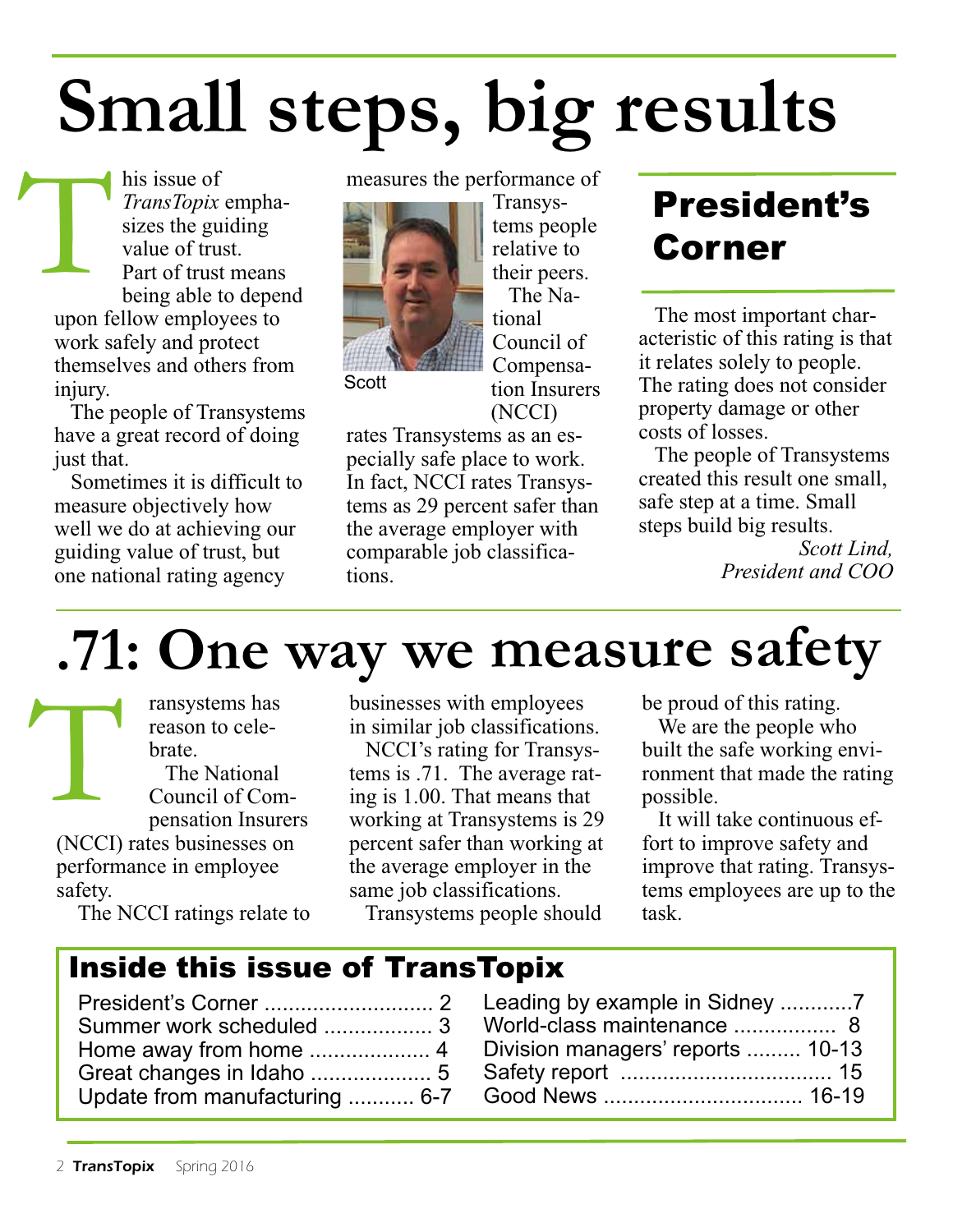# **Summer work is rolling in**

good mix of projects will keep Transystems employees busy this summer. "We have

signed up several projects in both North Dakota and Idaho as well as a Utah project that is already up and running," Executive Vice President of Strategic Development Errol Rice said. "We are awaiting word on a big Montana project and there is another North Dakota letting in mid-May that may produce some additional work in that area. We have also have been successful in securing some 'local' work in the Idaho markets and hope to be able to replicate that success this year." A

With more of the bidding season yet to come, Errol outlined the projects Transystems has already secured for summer 2016.

1. I-80 near Wendover is a paving job that began in late April. It is for Knife River out of Utah. The project should run through late May and require 12 to 14 employees.

2. Northside Canal/I-15 Downey/I-15 Fort Hall to Burns/ West Bliss Interchange in Idaho. These proj-



**Last summer, Transystems worked on the South Heart project hauling road bed aggregate for Knife River. Employees and equipment will return to North Dakota for another project this summer. Rick Larson photo.**

ects should combine to fill the entire summer for Idaho construction. Two of the projects are centered around Pocatello and the other two should be staged out of Paul and Twin Falls.

Each of the jobs runs about 10 to 15 working days, though Fort Hall should run for 32 days and provide work for 16 drivers.

The others have higher driver counts, but timing is still being determined. All these jobs are with Knife River.

3. North Dakota 68 Stateline is a large paving project for Nelcon, the company we worked with on the Fryburg

project last year. This job should begin in early July and run through the remainder of the summer.

The project is located near Sidney, MT, and we will have man camps available for the 20 drivers.

4. North Dakota 19, Devil's Lake is a base and paving haul for a new customer, Hardrives, Inc., out of Minnesota.

The project is on the north side of Devils Lake in North Dakota and should begin by mid-June.

The Devils Lake job calls for 22 drivers and should last into August.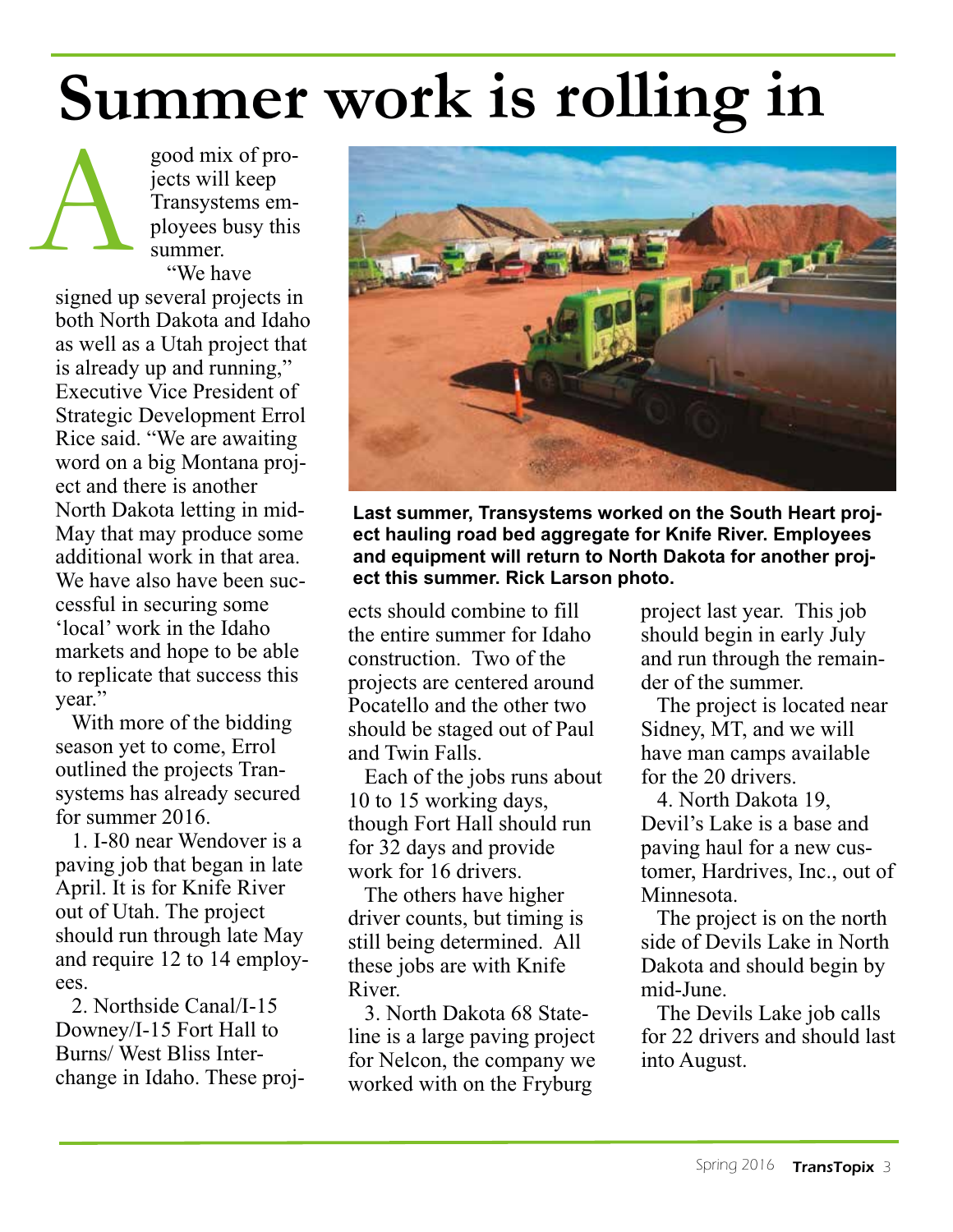# **Employees bring home with them**

rivacy, peace and quiet, and no cigarette smoke are the reasons veteran Worland Project driver Jean Sulzbach often brings her own housing to summer projects. **Paradon**<br>Jean S

"I got my first little motor home back in 1998. I could pull my little car behind it and have everything I needed in one trip," she said.



She upgraded to a 25-foot Big Foot in 2004. "I don't take it to every job, but I take it

Jean

quite often," she said.

Jean carefully evaluates housing options at each job. Company housing varies. Sometimes employees are put up in motels. Other projects have access to man camps, which come in different styles, Jean said.

"Some company housing is great, with a bedroom and bathroom on each end and a shared kitchen in the middle. The ones we stayed in during the last Montana project were pretty deluxe," she said. "They were well set up. Each person had her own bathroom, bedroom and microwave."

Jean also takes in to account the cost of parking a motor home near a summer project.

"My goodness, they sometimes want a lot. You could rent an apartment for what they charge at some RV campgrounds," she said. "If I can find reasonable rates, I'll take my camper."

"The people you drive with do things the universal way when on the job. I like sharing the road with Transystems drivers, but I don't necessarily like sharing a bathroom," she said.

"When I am sharing with someone, I try to be considerate, taking my toiletries to and from the bathroom each time I shower. There's often very little space."

Then there is the cooking challenge. In shared housing, the stove is a hot item. Jean got around the problem of an over-crowded stovetop by preparing a weeks' worth of meals on her days off and popping them into the freezer.

"I just had to microwave them while everyone else lined up at the stove," she said. "I learned to work around a problem."

Summer construction project manager and Sidney beet campaign supervisor Scott Wilson is new to RVing.

"I just purchased my older model 34-foot motor home last year," he said. However, he quickly came to appreciate the benefits.



"So far, it's like a working vacation," he said. "You have your stuff around and that in-

**Scott** 

creases your comfort level. From the big screen TV to the coffee pot, it's just a smaller version of home."

Scott has also found the motor home to be cost effective in the Sidney area.

There are, however, things he worries about when living in a motor home on a summer project.

"There is always the fear of running out of something," Scott said. "You are, after all, camping kind of. Things also have a tendency to go haywire, more so than when you are home."

Scott has been with the company for three years and has worked on projects including the Sidney sugar beet campaign, Sidney coal, Crookston sugar beets, and summer construction with Mayo, Knife River and Nelcon.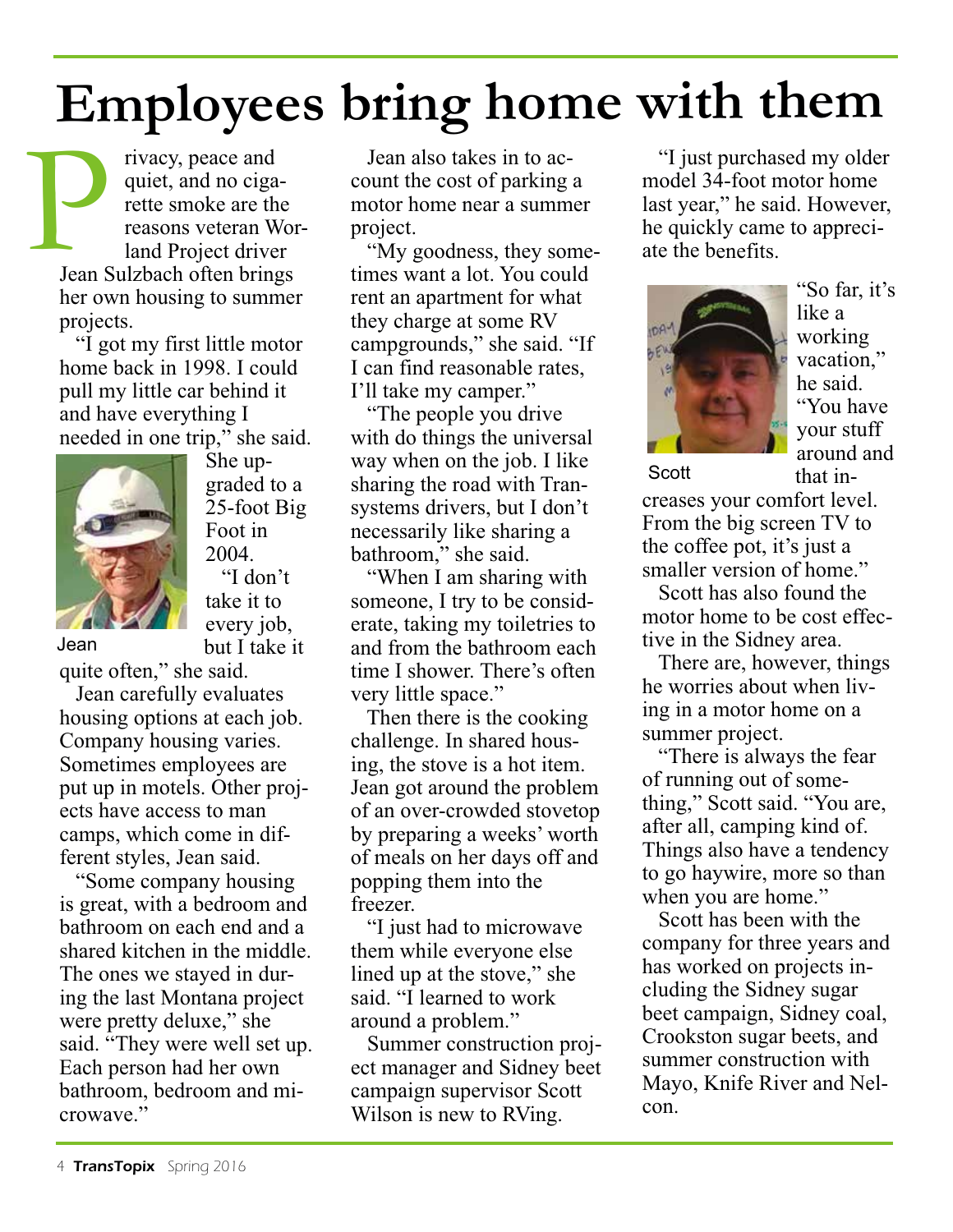# **Idaho's GVW change benefits all**

#### Studies prove larger loads are safer and easier on highways

igger is better. Idaho's recent change from 105,500-pound gross vehicle weight (GVW) to 129,000 pounds on the Interstate system is a good thing for Transystems, our customers and the roads. **B**<br>weight

Idaho joins Montana, Utah, Nevada and Wyoming (non-interstate) in allowing the higher GVW.

"The larger trucks accomplish several important goals," Transystems Chairman Dan Rice said. "The most important of those is better safety for the traveling public because there are fewer and safer trucks on the highway."

Bigger trucks reduce wear on roads because the larger trucks have more axles and tires that spread the weight load over a greater surface area.

"It is a bit counter-intuitive to say heavier trucks are easier on the road, but the reality is our current 7-

*"The larger trucks accomplish several important goals. The most important of those is better safety for the traveling public because there are fewer and safer trucks on the highway."*

axle rigs weigh 105,500 pounds or 15,071 pounds per axle," Dan said. "Our 129,000 trucks have 10 axles, which equates to 12,900 pounds per axle. Each axle transmits 2,000 pounds less load to the road."

When the size of the trucks goes up, other things go down.

"With the larger trucks, there will be a 23 percent reduction in truck traffic compared to the 105,500 pound GVW variant," Dan said. "There also will be significant reduction in greenhouse gas emissions because of the reduction in fuel burned."

Idaho did not go lightly into the change. After a decade-long pilot study by

Idaho Transportation Department (ITD), the Idaho legislature passed a bill that allowed these trucks on selected state highways. It did not have the authority to allow them on the Interstate system.

Idaho Congressman Simpson proposed the federal legislation, Dan said. The governor, ITD and the entire Idaho congressional delegation supported it. That bill passed and was signed into law in December of 2015.

The bigger trucks are not rolling on the Interstate yet.

Two more steps remain, Dan explained. A negotiated rule making within ITD should be complete by July 1, 2016. Since individual highway districts in Idaho have jurisdiction over their roads, they will be asked to grant permits for their routes that are affected.

Transystems is already gearing up to replace much of its fleet of trailers. When there is consistent 129,000 pound GVW in Idaho, there will be much less confusion about which vehicles can travel to which locations, Dan said.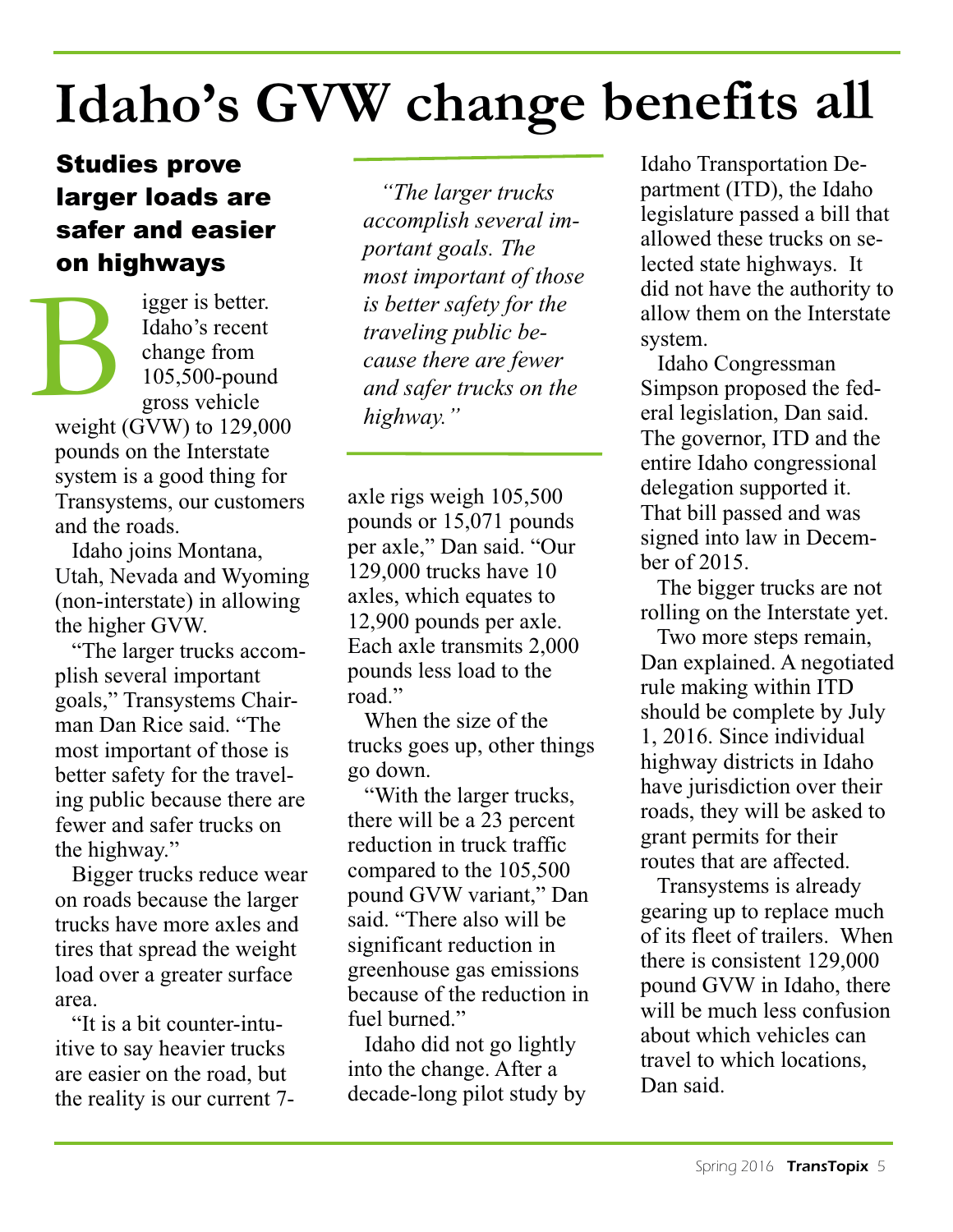# **AccuPress expands possibilities**

#### Manufacturing Project goes DYI with press brake

f you want something done right, do it yourself. That old saying pretty much sums up how Transystems manufacturing project works. **International Property** 

The close-knit and creative team designs and builds everything from safer loader steps to gate limiters and from trailers to the layout for the new building and office.

One of the newest tools in the team's box is the Accu-Press 725020, a press brake that allows the team to bend nearly 90 percent of the parts needed to crank out new trailers and other equipment.

"It's a 250-ton press with 20-foot length capability," Project Manager Derek Torix said. "We may still need to outsource some of the longer pieces, but not many."

A lot of thought went into the purchase of the press brake.

"We got the machine so that we could be less reliant on vendors and be able to process our material as we needed it," Derek said. "Sometimes there can be long lead times, waiting for vendors to process our parts."



**The AccuPress 725020 allows the Manufacturing Project to bend nearly 90 percent of the parts needed to build trailers.**

 Manufacturing no longer will be tapping its toe waiting for <sup>a</sup> part.

"When vendors process parts, they tend to make all of one par<sup>t</sup> at once then do the next and so on, Derek explained. "While this works well for labor and set up costs, we sometimes ge<sup>t</sup> held up waiting on the last parts to be processed," he said.

Derek gave an example. "We may have fenders processed and on hand for 5, 10 or 20 trailers, but no front or rear cones to actually start building the trailer. Or we may have the cones but can't keep moving without fenders and so on."

By having our own processing equipment, we can

process today for the next trailer. As parts are used, manufacturing restocks its inventory.

Another thing the press brake helps with is innovating on the fly.

"Rather than cut and bend say 10 trailers worth of parts at once, we can limit what we do in case there is a change in the specifications or number of trailers we are building," Derek said. "For example, the 38-foot trailers we recently finished had all the parts cut and processed by a vendor. If they had not already been made, we could have simply changed over to pups for 129,000 pounds GVW equipment.

See PRESS BRAKE, next page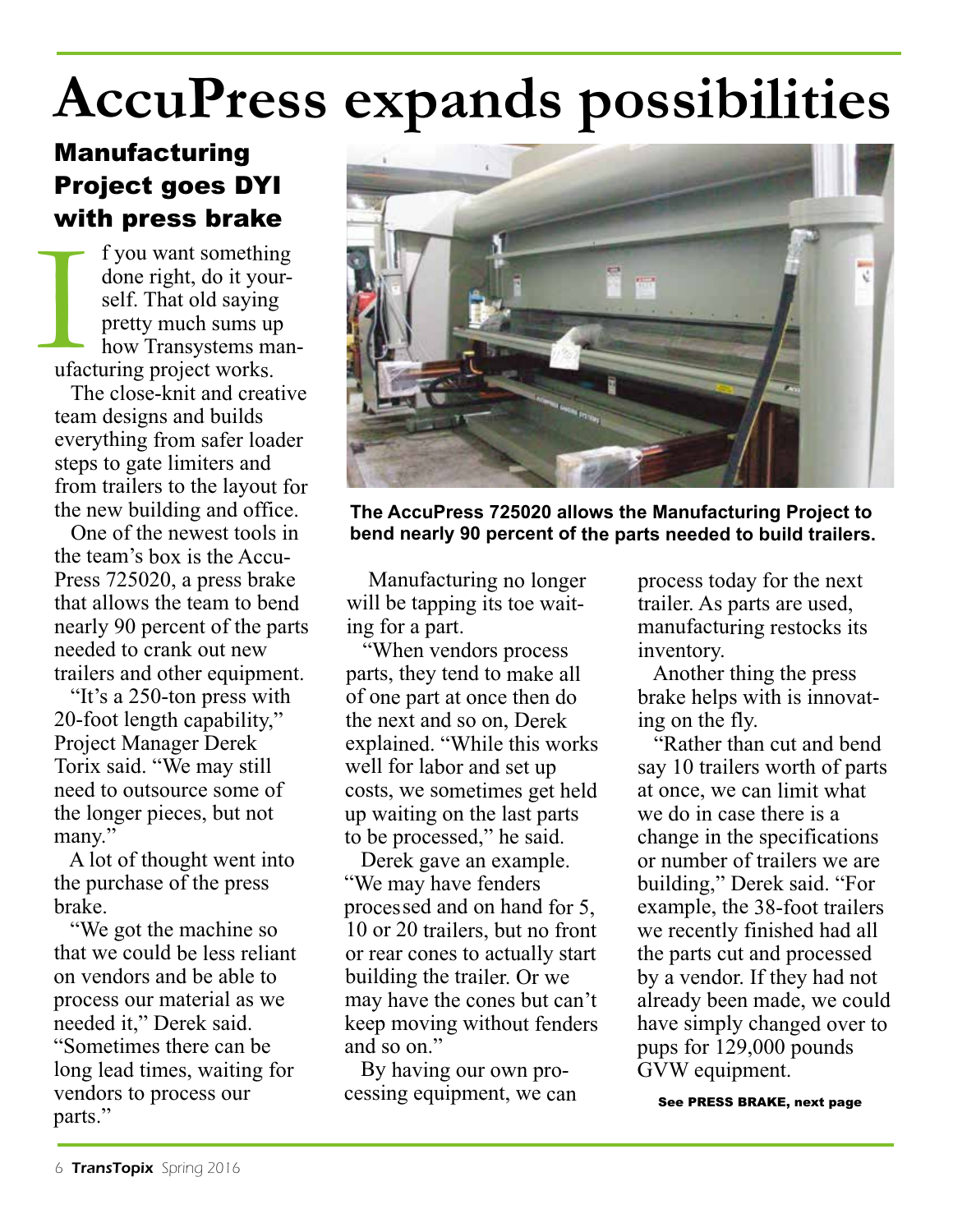### **Manufacturing project moving, growing**

fter a decade spent crammed into a 6,700-square foot space in Twin Falls, Transystems manufacturing project is moving 45 minutes down the road to a 24,700-square foot building in Rupert. facturing

> With the recent addition of two welders to the staff of 11, the project was bursting at the seams in the small Twin Falls space. The space was even more crowded during the sugar beet campaign, when 2,000 square feet are dedicated to maintenance.

> "We simply outgrew the space. We looked for another place in Twin Falls, but couldn't find the right one," Manufacturing Project Manager Derek Torix said.

"The new facility will be



**After renovation and remodeling, the new manufacturing facility in Rupert will begin production. The larger facility will allow the project to grow.** 

better for building trailers," Executive Vice President of Strategic Development Errol Rice said. "It should allow us higher volumes and better quality, as we will be able to handle the processing of materials ourselves. Additionally, the bigger space should help us avoid losses and manage a safer project."

Local contractors and electricians are busy upgrading

and renovating the space to make it a good fit for the manufacturing team. "We are hoping the shop side of things will be done by June. Then we will build an office in the front portion of the shop," Derek said. "I hope we are up and running in the new facility by midsummer."

The move will allow the project to grow, Derek said.

### **Press brake**

Continued from Page 6

"The parts that were already cut and bent for the 38-foot trailers wouldn't work for the 129 pups. When we do our own cutting and bending, we can simply change which parts are being made. When all the parts are cut and bent at once by a vendor, we are committed to building that particular trailer," Derek explained. "With our own equipment

we can stay two or three trailers ahead on processing and adapt to changes more easily."

That makes what the manufacturing project does even more valuable to Transystems.

"It also keeps our staff moving. There is little downtime caused by inventory discrepancies and people waiting for parts to be delivered," Derek said. "It even helps maintenance projects because we can cut and process new parts right away to send out to repair damage."

As the team's skill with the press brake and water jet increases, the team members will become more and more valuable, Derek added.

Terry Sieving runs the press brake. "Once we get all of the equipment hooked up in the new facility, we will send Terry and Manufacturing Design Coordinator Jordan Kisler for more training," Derek said.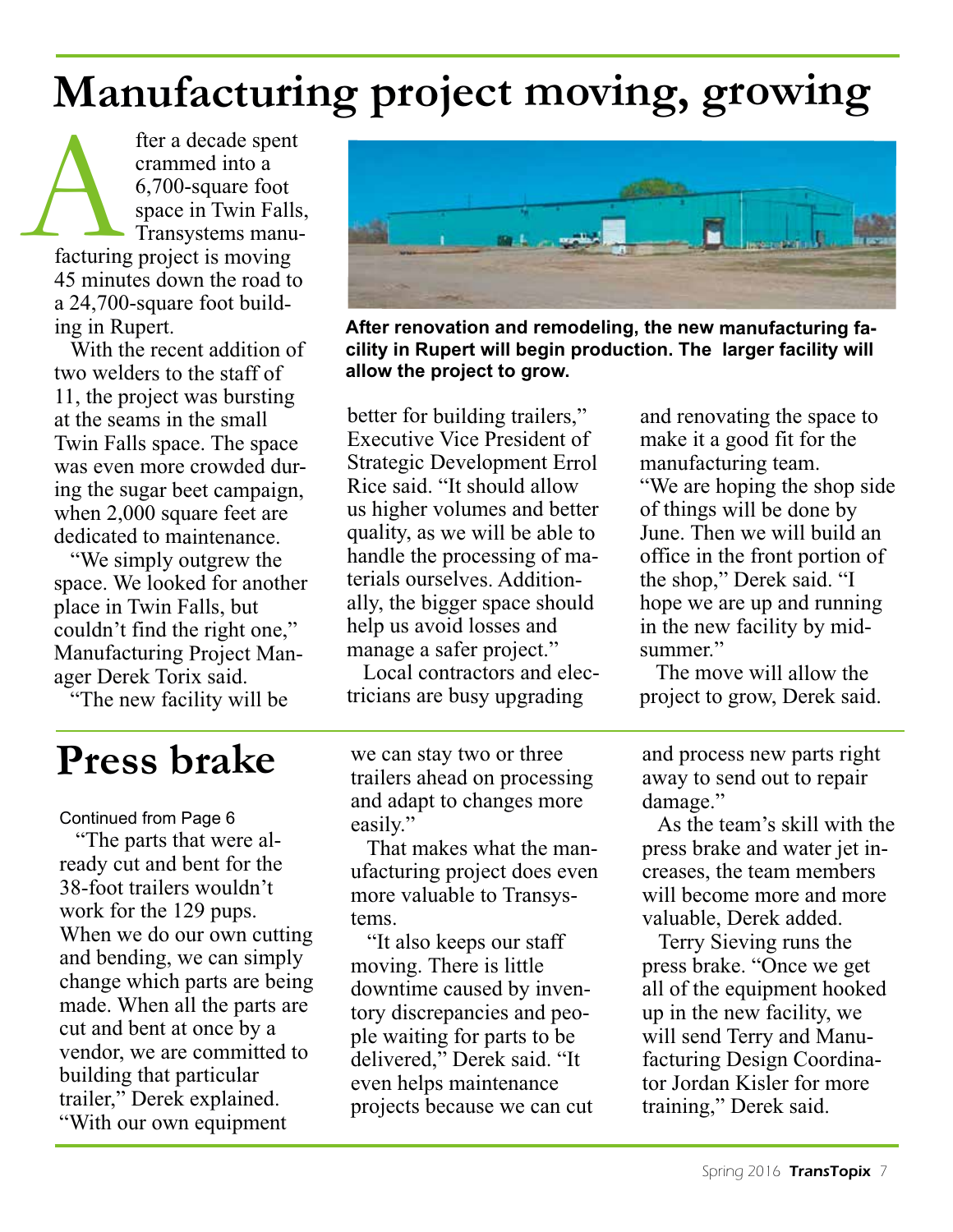# **Leading by example in Sidney**

### Project Manager hangs up cell phone for safety "D

o as I say, not as I do." That is not the way Sidney **Project** 

Manager John Hoadley sees things when it comes to safety. He recently received focused recognition from Division Manager Steve Torix and Vice President of Safety Rich Carl for going beyond the company's safety policy involving the use of cell phones while driving.

Transystems safety policy allows the use of hands-free cell phones while driving. But in a perfect world, no phone would be used while driving.

John took steps toward that perfect world. 

"I started off by using Bluetooth, like most people, and became, like most, reliant on it. I thought it fit the laws of the road regarding the use of cell phones, i.e. hands free," John said. "No disagreement. Hands free is good. You still need to keepyour hands on the wheel, but what about your eyes and the road?"

John spent some time thinking about that issue.



John

"What happens when you are driving and your phone beeps or makes a noise?" he asked.

"That's right! You look!" he answered his own question.

Citing Pavlov's study using bells to create a conditioned response in hungry dogs, John concluded that people program themselves to respond to their phones.

John summarized Pavlov's work.

"Pavlov proved his theory with a dog. He would ring a bell every time he fed the dog. After several days, he would ring the bell and the dog would salivate even if there was no food," John said. "Same exact theory applies to us. We hear the tones we have applied to our phones and we react instinctively. We look to the device no matter where it may be."

John figured out a way to avoid that instinctive reaction.

"John uses the driving mode application in his cell phone," Rich noted. "When he starts his company vehicle, the phone automatically announces it is in driving

mode. This means that the cell phone does not distract John from driving. As a manager, John sets a great example for his employees," Rich added.

"The driving app is great in my opinion," John said. "It removes temptation." 

The app John uses does not allow his phone to make a sound while he is driving. It notifies whoever is texting or calling him that he is driving and will get back to them later.

"The sounds that activate our immediate response are not heard," John said.

"Therefore, we don't react." Going phone-free was not

easy, knowing that people were trying to contact him.

"I tried ignoring my phone at first, saying that I would not answer calls or respond to the sounds of my phone. It didn't work, so I switched to the driving app," John said.

Where he leads, others are following.

"Many of my co-workers have discovered the driving apps and are putting them to good use," John said. "Transystems direction to provide a safe environment on the road for employees, friends and family speaks for itself. I commend all who are following these types of safe practices. "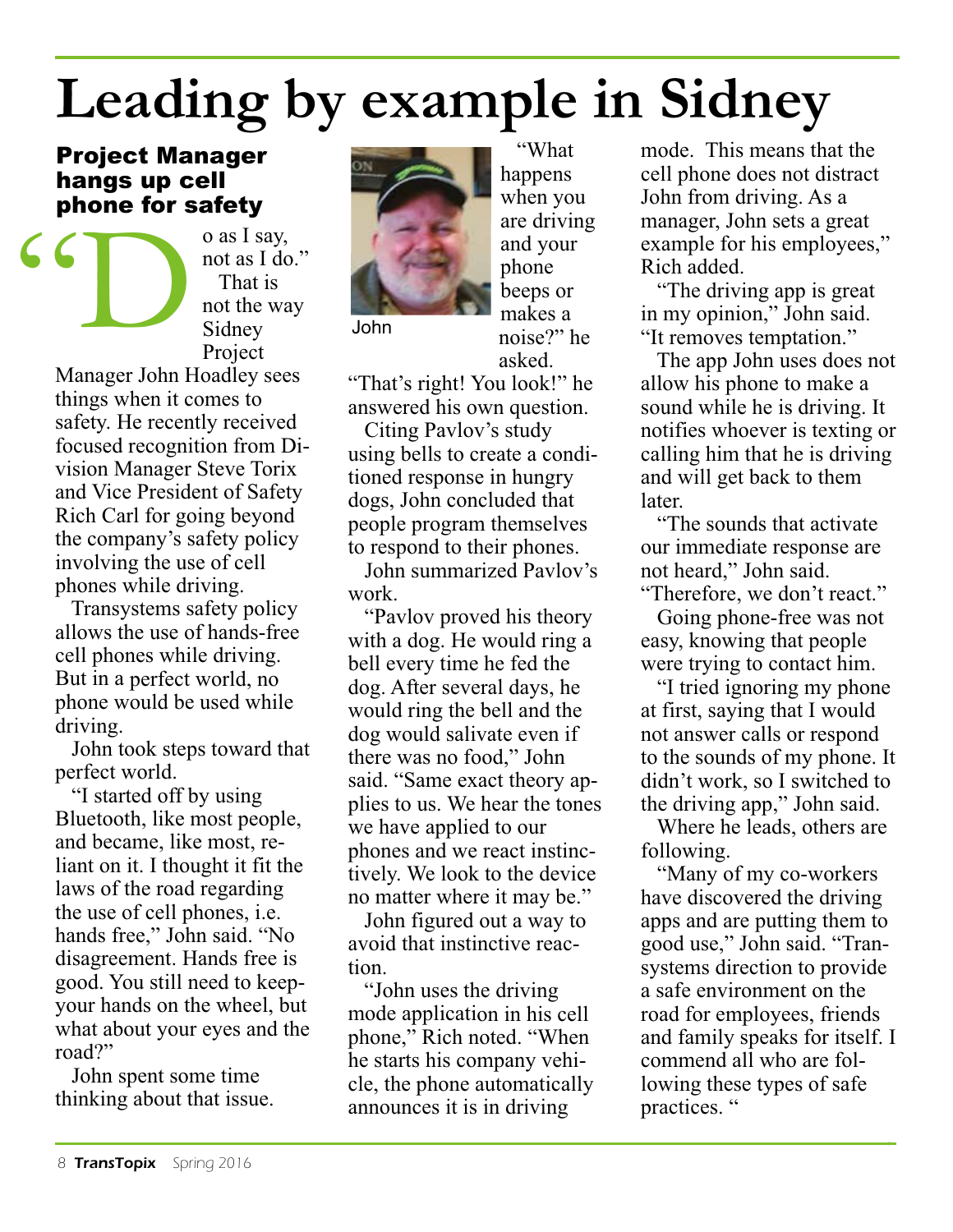### **Our goal is world-class maintenance**

nly four months into the job, Director of Maintenance Brian Gresens has already booked thousands of miles of travel. He spends a lot of time in the field and has visited every Transystems project at least once.

"I enjoy being out there with our team and want to help in any way I can,"



Brian said. "There is a lot of enthusiasm around maintenance and we are coming up with a lot of

Brian

great ideas to move our program forward."

Brian is already making improvements, striving to integrate maintenance and safety improvements companywide.

"We implemented a tire and brake stroke inspection on every service. This has helped with our Safety Measurement System (SMS) score as well as made our vehicles safer," he said. SMS is a program used by the Federal Motor Carrier Safety Administration to measure how well a company does



**in Nampa use the proper tire tool when performing maintenance on Transystems fleet of trailers.**

with the safety of its equipment and drivers, Brian explained.

"We modified the Preventive Maintenance Inspection (PMI) to record brake stroke and tire tread depth measurements," he said. "Not only will this improve our SMS score, but it also will help us predict tire replacement."

That, in turn, will lower maintenance costs.

While Brain was visiting the projects, he came up with the idea of a checklist to ensure uniform compliance at each shop.

"We have implemented a checklist for project visits," he said. "This will help us continuously monitor shops for compliance with Transystems processes and procedures.

One checklist led to another. The maintenance team

developed a checklist for the Lead Technicians, helping them run a safe and effective operation.

To improve safety and save money, the maintenance department consolidated the company's tire vendors to a single vendor, with which Transystems has a national account.

"By doing this, we can use one system to monitor every single tire we send in for retreading," Brian said. "This tool helps predict when we will need to purchase new tires, by monitoring how well our tire casings are holding up through the retread process."

Those improvements are just a start.

"We have several things to implement yet," Brian said. "We are striving toward world-class maintenance."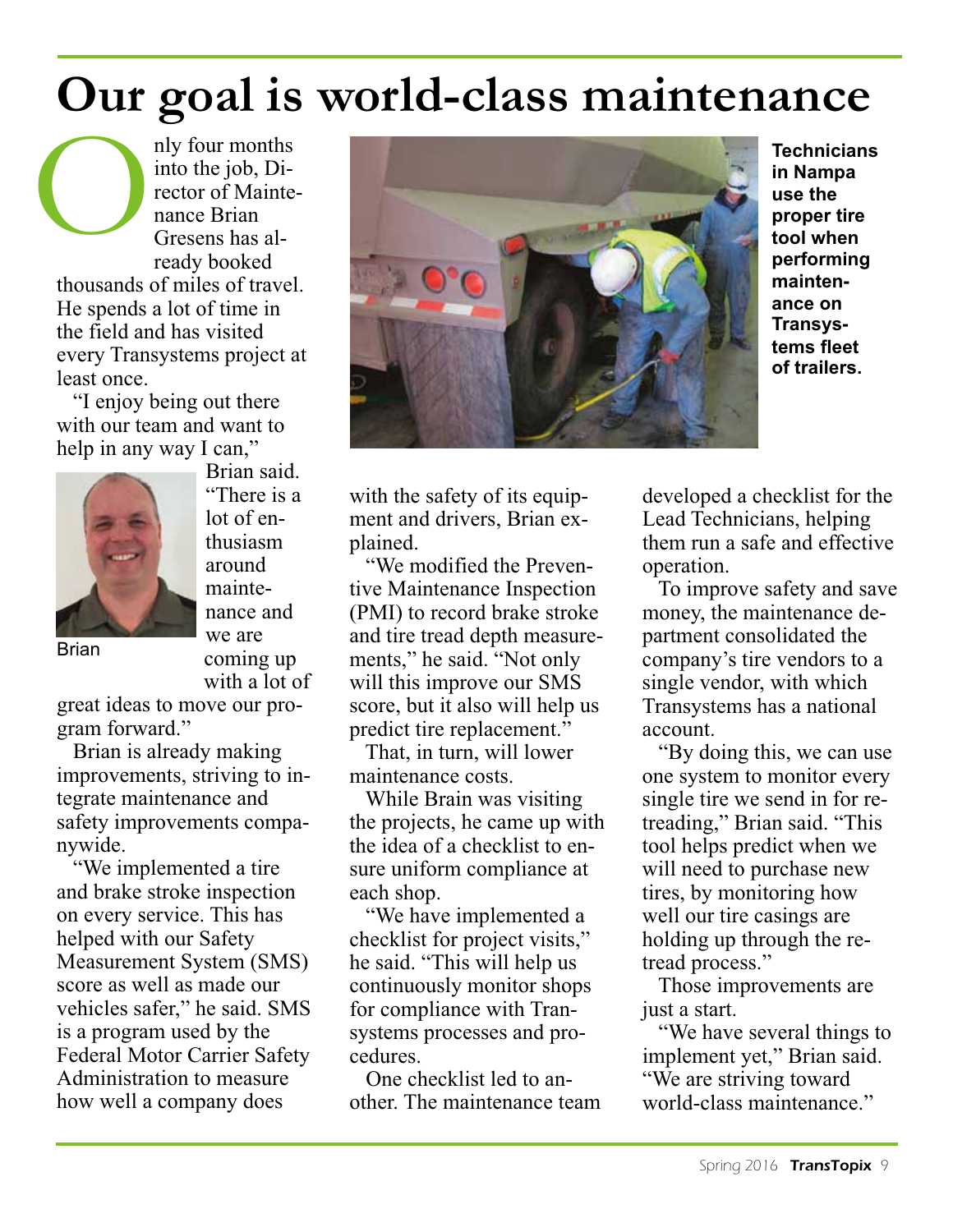# **Sidney, Worland teams got the job done** Division Reports T

he Rocky Mountain Division wrapped up its winter work later than usual this year. That's good. We finished the beets in late



January at Worland and early in March at Sidney and celebrated with banquets in March. We had a

great year

in Sidney, with new equipment working well. Everyone likes the new tractors. We put them through their paces. The fuel heaters worked well during the cold weather. With the oil fields slowing down, we have more people interested in working for us. We are already taking names and putting a schedule together for the next campaign.

A large crop of beets challenged the crew at Worland. We had a few issues with equipment that required lengthy repairs, but Sidney bailed us out and sent down some trucks.

With his first campaign behind him, Worland Manager Jim Swensgard weathered the storm and is set up for more training this summer.



Steve **Kenny Wunch and Shade Hale working on coal unloading equipment in Sidney.**

He is doing a good job of learning the ropes and understanding Transystems culture and ways.

The growers are almost finished with beet planting at both Worland and Sidney. Because of the increased yield per acre, Worland is planting fewer acres. It looks like a good year coming up. Everyone is positive about the beet industry and the growers are looking forward to another good crop.

We are keeping an eye out for summer work as we kick up our maintenance schedule. Our focus right now is on trailer repairs in Sidney. Then we will go right into our regular summer maintenance schedule, ensuring that our equipment is ready to roll for the next campaign.

The shop in Worland is scheduled for a thorough reorganization this summer.

Since Adolfo and Brian have joined the company, there has been increased focus on training for our technicians. That is working out well for us.

We continue our ongoing mine safety training in Sidney.

I am very proud of the crews in Worland and Sidney. When things got tough, they just gritted their teeth and hauled beets and coal. Employees and management at both projects are working as a team, sticking together through adversity.

I appreciate that team spirit and their hard work.

> *Steve Torix, Manager, Rocky Mountain Division*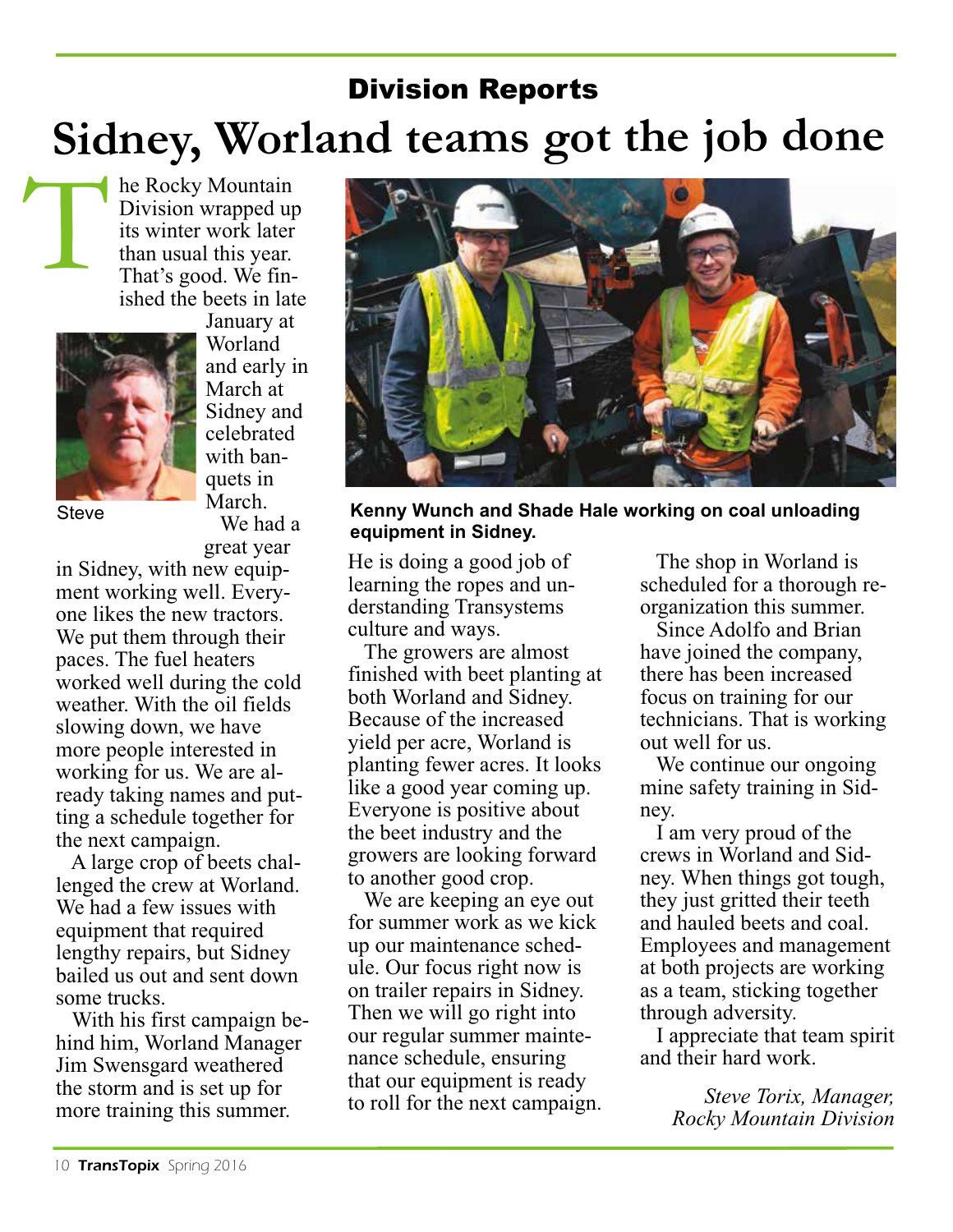### **Idaho crews tackle summer work**  Division Reports

n the heels of a successful sugar beet campaign, the Idaho Division is cruising into summer construction O

work. The campaign wrapped up the end of March and the



trucks rolled into construction in April. More than a dozen units went to work near Wendover,

Kevin

UT, hauling for Knife River Construction. Another asphalt project near Burley is planned, followed by a haul near Blackfoot, ID. In August, we will go to work near Hollister, ID.

With several summer projects right in our backyard, we look forward to keeping many of our employees on the payroll year round.

Muddy conditions caused some issues during the campaign, but we overcame the weather and got every beet to the factory. There were no discarded beets this year. Beets stored well over the winter and we got all the beets sliced.



**Transystems is already hard at work on seasonal jobs in Idaho. A combination of projects have the summer schedule busy for Idaho construction.**

We had a darn good crop, with near record yields, and look forward to another one for the next campaign. The fields are 100 percent planted and our water supply is good. Snowpack is above average and the reservoirs are full.

Crop loss at this stage is

hardly worth mentioning. So far, we've only lost 100 acres to weather.

Every member of the Idaho crew deserves a pat on the back for a job well done. Thanks!

*Kevin Iversen, Vice President and General Manager, Idaho Division*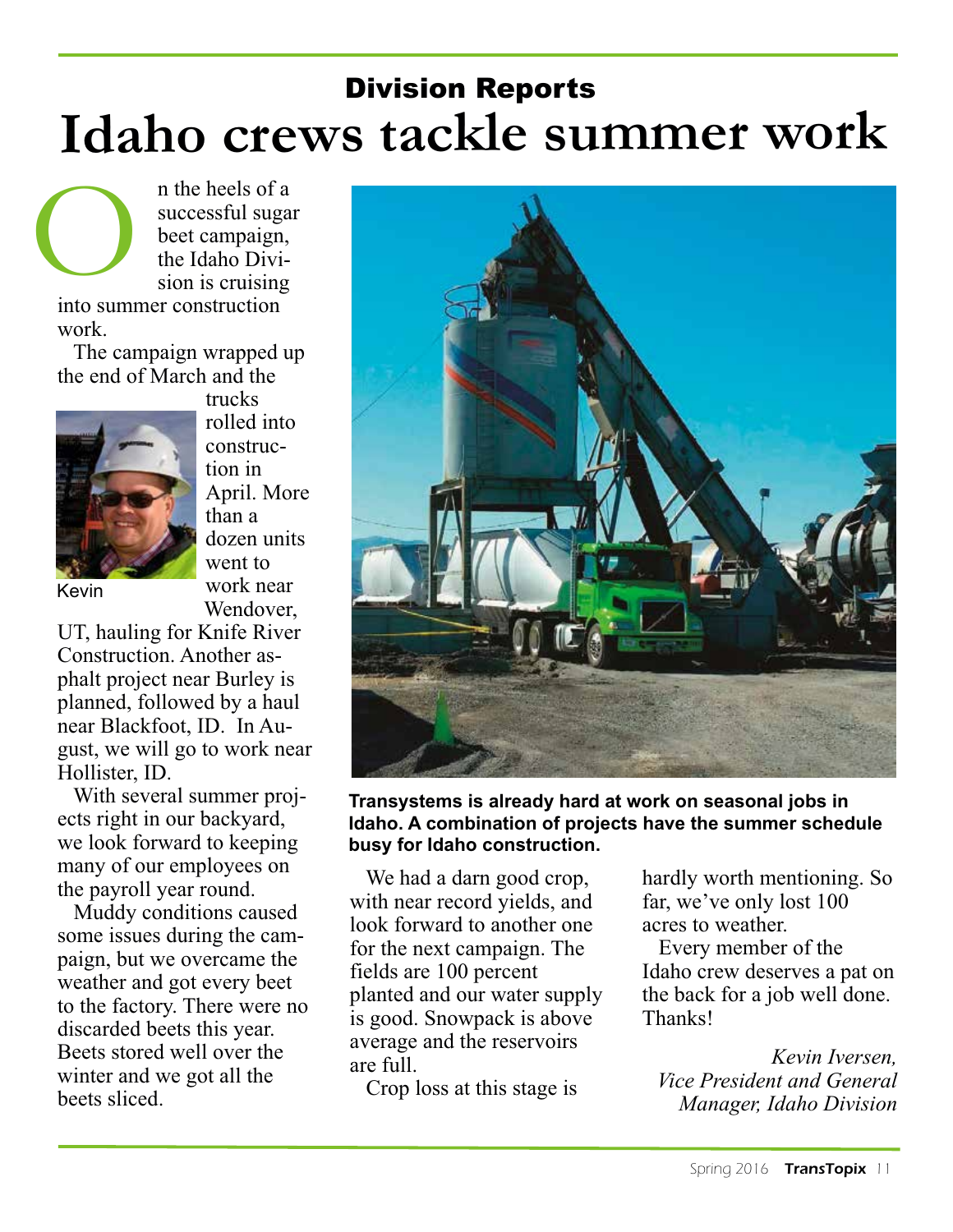### Division Reports

# **Minnesota wraps up long campaign**

he Minnesota Division got the last trucks off the road April 21 and turned its focus to yard beets. Yard operations will T



run until mid-May. There was plenty to celebrate at the division banquet on April 30. It was a huge

Mike

crop and a good, long campaign. With one of our earliest start dates and latest stop dates ever, we kept our employees working and bringing in paychecks. That helps retention. Many miles and lots of hours make everyone happy.

The fields are planted and some beets are poking their way through already. We are always happy to see planting complete in April. Half the battle is getting the crop planted with no frost or wind damage and getting some moisture on the fields. All is looking great.

A highlight of the campaign was seeing how well our newly trained drivers worked out through the win-



**Up comes the next crop of sugar beets. The fields are planted and thriving in Minnesota. Mike Rood photo**

ter. We had decent roads and good driving conditions and the novice drivers did a great job for us. Two new drivers from Puerto Rico adjusted well to the frigid Minnesota winter

We learned a lot about blending beets this winter. We had to jump around from beet pile to beet pile, chasing hot spots. But we did it and successfully kept the factory supplied with the right blend of beets.

Employees are looking forward to summer work and shared their thoughts and

concerns during the April 29 spring employee meeting. It is a high point of the year for them, knowing their voices will be heard.

Everyone here is excited about driver training opportunities. The new Professional Driver Development program will have a big, positive impact on all of our employees. They are eager to learn and grow. Training programs offer them that opportunity.

It was a great campaign.

*Mike Rood, Manager, Minnesota Division*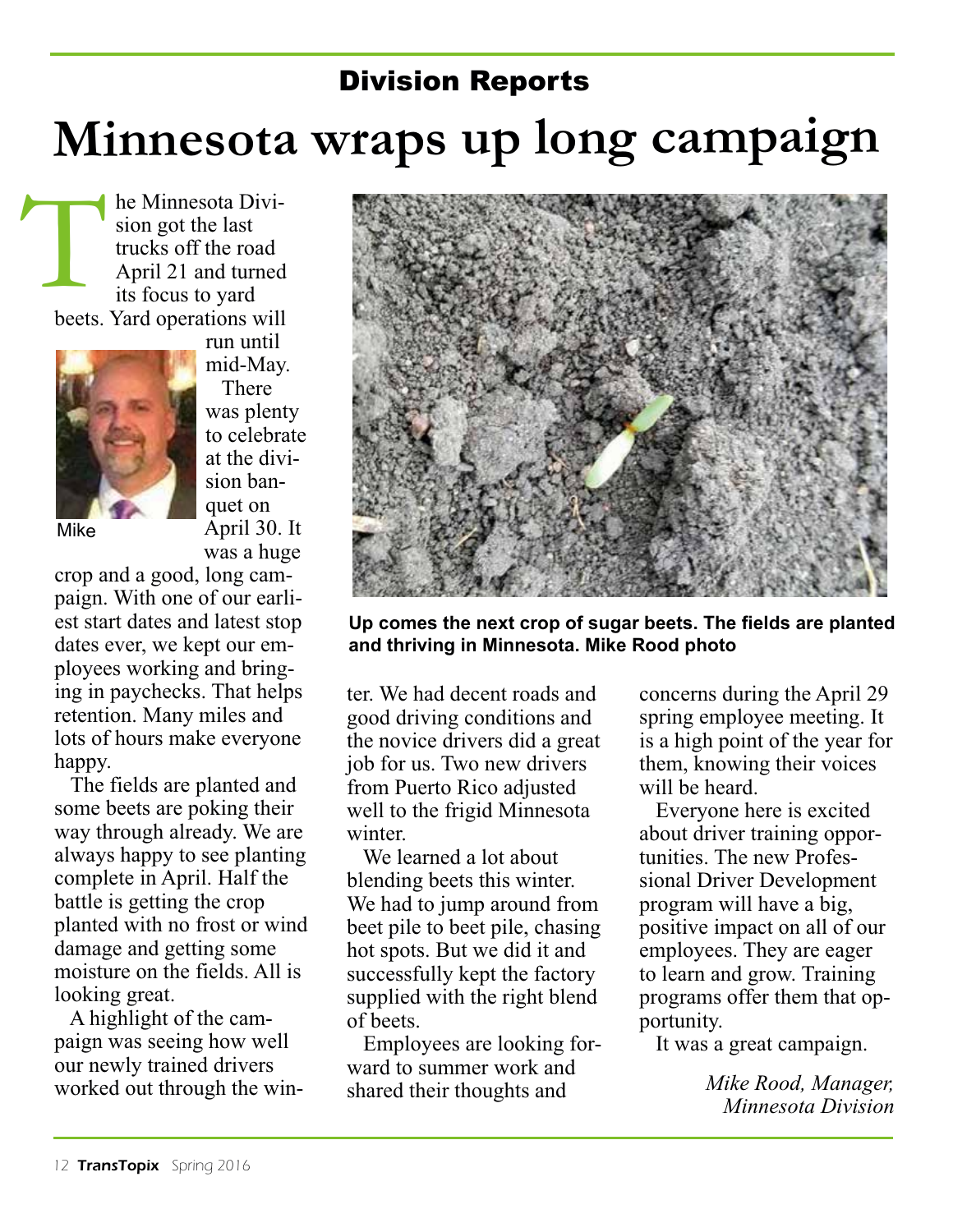#### Division Reports

# **Our customer in RRV is happy**

ll of our beet hauling now is in the factory yards. The last Red River Valley truck pulled off the road at 1:45 a.m. on April 22. The Reynolds pile in the Hillsboro project was the last one in. Work in the the road and



yards will continue through the first or second week of May. We had a fairly mild

winter which was great for driving, but not the greatest for beet storage. American Crystal Sugar's ag department did a fantastic job of managing the beet piles. The beets came out of the ground dry, which can lead to storage issues. Early

on, it looked like we would have a lot of discarded beets, but that was not the case.

The ag department kept a sharp eye on the piles, shutting down for heat, ventilating when necessary and making good decisions throughout the campaign. It turned out the best it possibly could.

Our customer was espe-





Troy **Technicians keep the wheels turning in the Red River Valley. Left, David Christopherson and Zach Terhaar out of the Moorhead project. Right, Nick Bowman and Trey Rubie from the Hillsboro shop work on the after treatment system from one of our tractors.**

> cially pleased with our loader operators this year. They are the front line on delivering quality beets to the factory. We heard many times that the operators were doing a great job keeping the factories supplied with a good blend of beets.

> We are looking forward to summer work and will be focusing on maintenance. We are working closely with Freightliner to increase up time on the power units for the next campaign.

The spring employee meetings were excellent this year, with lots of great feedback from our employees. We plan to celebrate our successful campaign at our banquets on May 12 and 18.

I thank Ben Purrington and the maintenance staff for the work they did to keep our trucks running this year. I appreciate their hard, smart work.

*Troy Carl, Vice President and General Manager, Red River Valley Divisio*n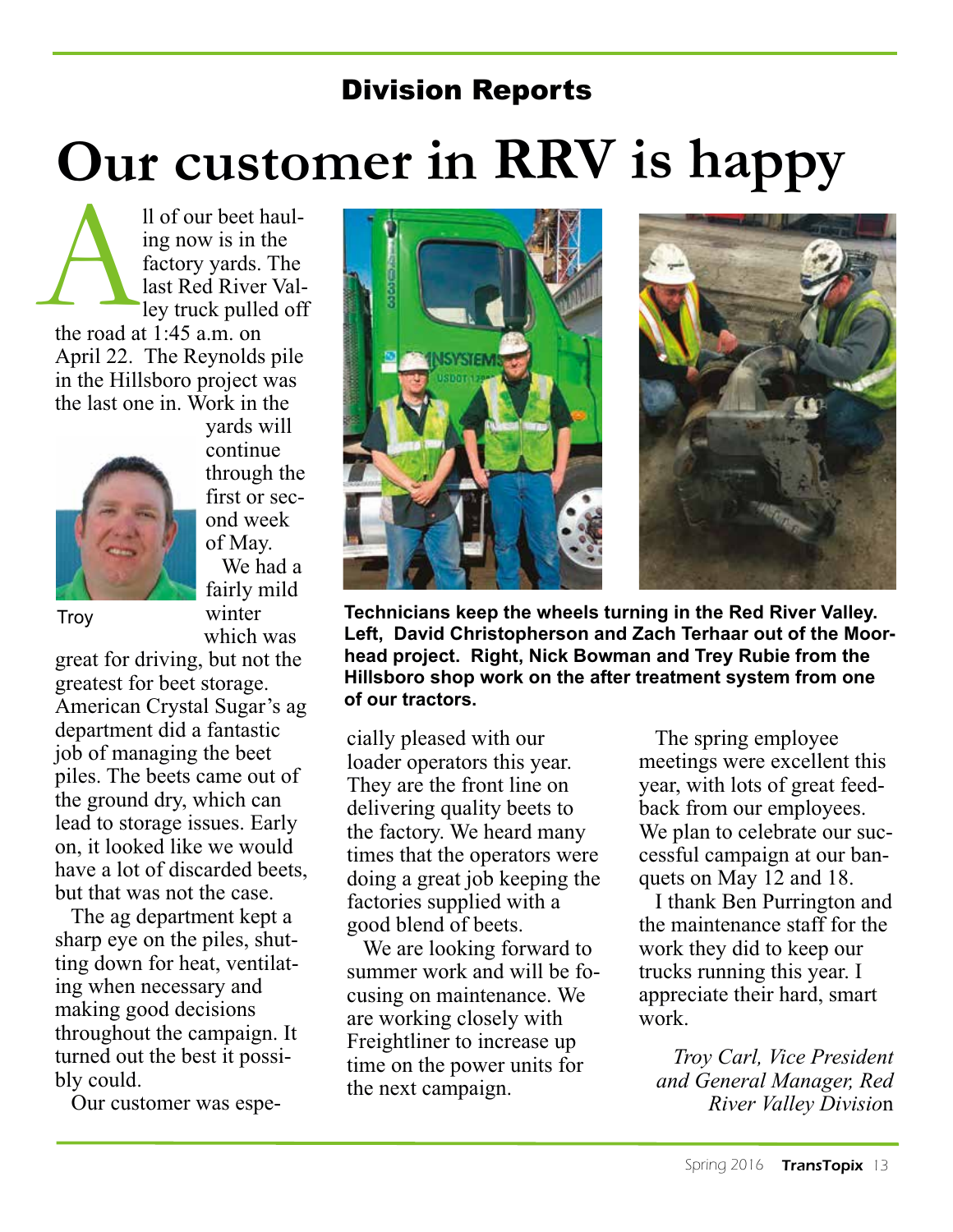# **For more than 60 summers, we've celebrated with picnics**

he summer picnic is a longstanding tradition at Transystems. T

The first picnics were in the early 1950s in a park in Lewistown, MT. At the time, the company's largest terminals were located at Great Falls and Billings. Lewistown was about half way between the two terminals.

The location meant a long drive for everyone but in those days there was not much overlap in operations and the picnic often was the only time employees from other locations saw one another.

Employees gathered for an afternoon-long picnic. The event featured the usual picnic food and lots of games for kids. The games were old fashioned and included sack races, tug of war, marbles, jacks, and a treasure scramble in a hay stack loaded with coins.

By the end of the day everyone was exhausted, but parents probably welcomed the silence of kids asleep in the back seat of the car during the long drive home.

The picnic tradition spread throughout the company





**For decades, Transystems employees have gathered for summer fun at project picnics. Taking a swing at a pinata, above, or dunking a division manager, left, are all part of the fun.** 

over the years. The picnics in Alberta included local food specialties, such as pierogis, a favorite of the large Ukrainian community in the Edmonton area.

Summer of 1984 saw the first picnics in the Red River

Valley following Transystems first campaign for American Crystal Sugar Company.

The picnic continues to be an opportunity for Transystems people to gather for food and fun.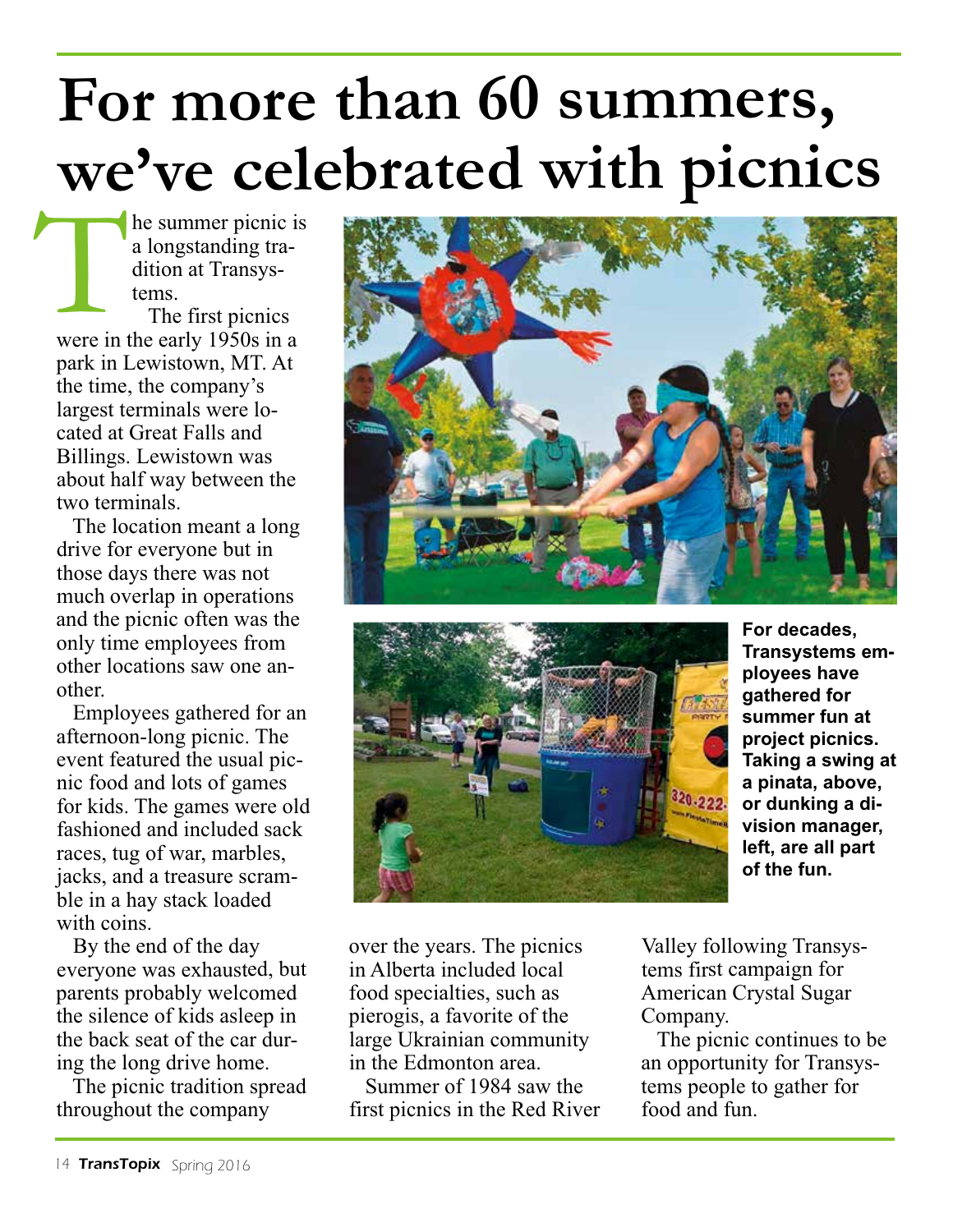### **New driver training program** Safety Report

#### PDD program effective, efficient for our drivers

ransystems is introducing a new Professional Driver Development (PDD) program. T

> The PDD program is better than the former training system because the new program:

1. Accelerates training;

2. Measures knowledge and skills; and

3. Eliminates redundant training.

Under the PDD program, Transystems tests each driver's knowledge and skills. The results of those tests determine the driver's unique development plan.

The former training program may have included training on knowledge and skills not necessary for every driver.

The PDD program eliminates repeat training unless driver evaluation indicates a need for repetition.

Evaluation under the PDD program includes testing, such as an initial ques-



Rich

and road evaluation, check ride evaluations, and everyday observation of

tionnaire

driver performance. Driver behaviors, including hard brakes, speeding, losses, productivity, and high idle time, also are part of the evaluation process.

The most important difference between the PDD program and the former training program is that evaluation under the PDD program drives the individual driver's development plan. One example of evaluation driving the development plan is the check ride. Under the PDD program the check ride form includes areas for special attention and the results of the check ride evaluation change the driver's development plan.

Many measures of driver performance will affect the driver's development plan. Those measures include changes in MVR rating, observed behavior, and time and mileage in service with Transystems.

For example, observation of the driver's proper performance of a procedure, such as turning, could indicate that the driver does not need more development on that driving technique. This would change the driver's development plan.

In some instances, the driver's development plan may cover issues identified in overall operations. One example might be a new intersection that merits special attention of all drivers at the location.

Development continues to include classroom sessions, reading material, videos, one-on-one work with mentors, and driving simulator training.

Each check ride includes evaluation and coaching on procedures in the driver's development plan.

I am convinced that the PPD program will be both effective and an efficient use of each driver's time.

> *Rich Carl, Vice President of Safety*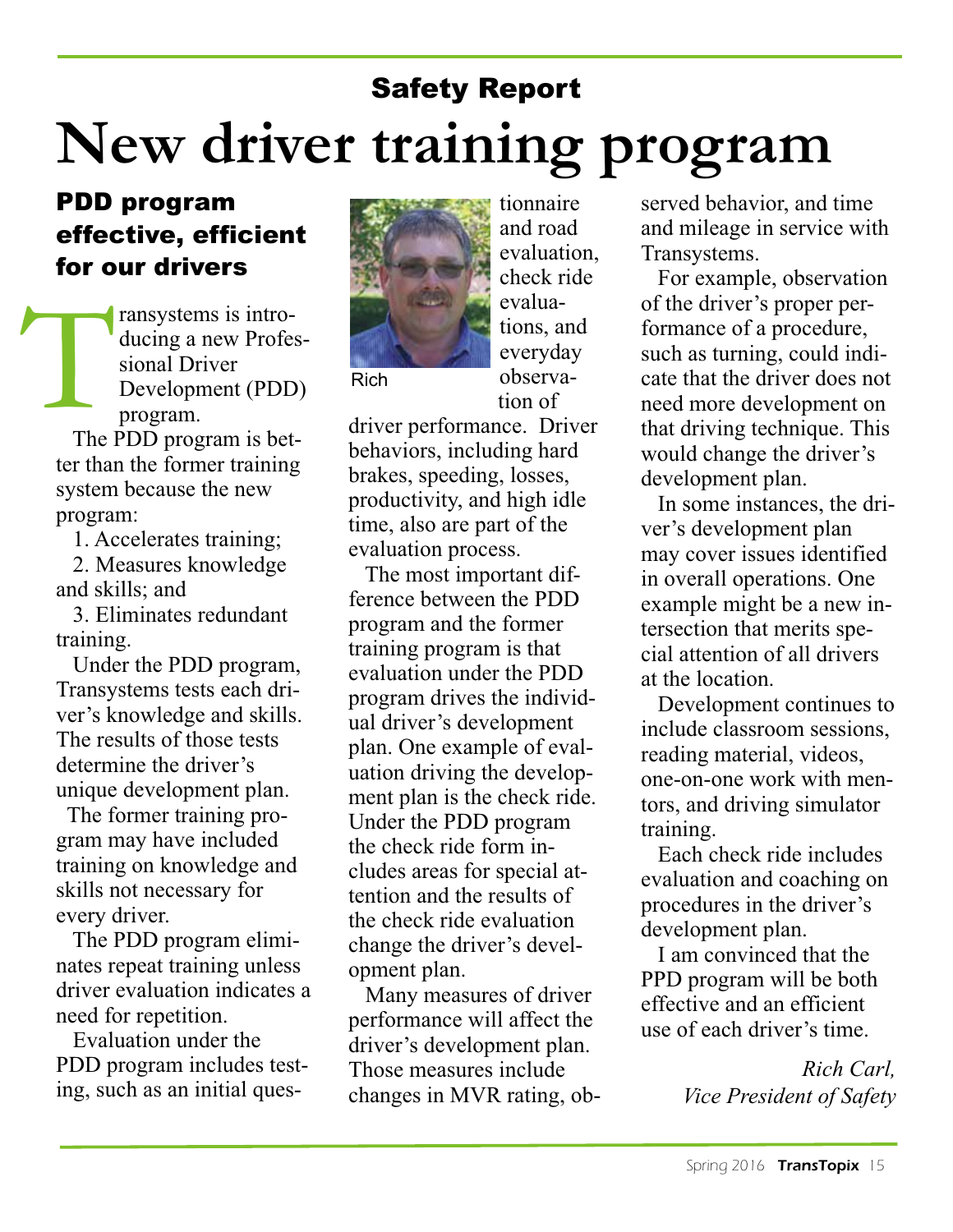### Good news **Spreading happiness one pie at a time**

veryone has something they are very good at. I'm pretty good at making "E

pies," Ron Ruona of Renville said.

That turns out to be an understatement. Ron has been making apple pies and giving them away for more than two decades. In a good year, he makes and gives away more than 160 pies. In a lean year, it drops to a mere 40. He estimates his total pie output at more than 1,000.

The pies are given to friends, relatives and charities for fundraisers. The top price a charity ever got for a pie was more than \$100.

He has only sold one pie and that was when a coworker tricked him into it.

"Giving away pies doesn't cost me much," he said. "When I get free apples and use a new pie tin, the sweetener and crust, my total cost is \$1.70 to \$1.80. There is no labor charge. I sometimes get a hug or kiss on the cheek out of it."

Ron came by his kitchen prowess early on. "Growing up in Hector, there were three boys in our family. If



#### **Renville driver Ron Ruona has given away more than 1,000 apple pies in the last 20 years. Scott Lind photo**

we were hungry, my mom would say, 'Start cooking.' So I did, from the time I was big enough to help with the dishes."

Ron has pie making down to an art. He uses his mother's bread maker to make crust for 30 or 35 pies at once. That dough is made into balls and stored in the freezer until he's ready to make a pie or three.

"If I'm doing it by myself, watching TV and having a beverage, I can make three

pies in an hour," he said. Good apples and good lard are key ingredients to his success.

Ron's favorite apples for pie are Granny Smith or Macintosh. "Any apple that is tart and on the list for baking, is good," he said. "A good eating apple doesn't make the best pie."

Ron's secret recipe has deep roots.

"I used to live in Northern Minnesota. The church ladies there would make 1,200 pies a year to raise money. When the older church ladies could not talk the younger church ladies into taking over the pie making, they quit.

"It took some doing, but I finally got their sweetener recipe."

He makes a batch of sweetener big enough for 30 pies and saves it.

"Of all things, I found my favorite pie crust recipe in the Minneapolis paper years ago," he said.

Ron has been a driver for Transystems in Renville for two years.

Before that, he farmed, built grain bins and poured cement. "I was a jack of all trades," he said. And a master of pies.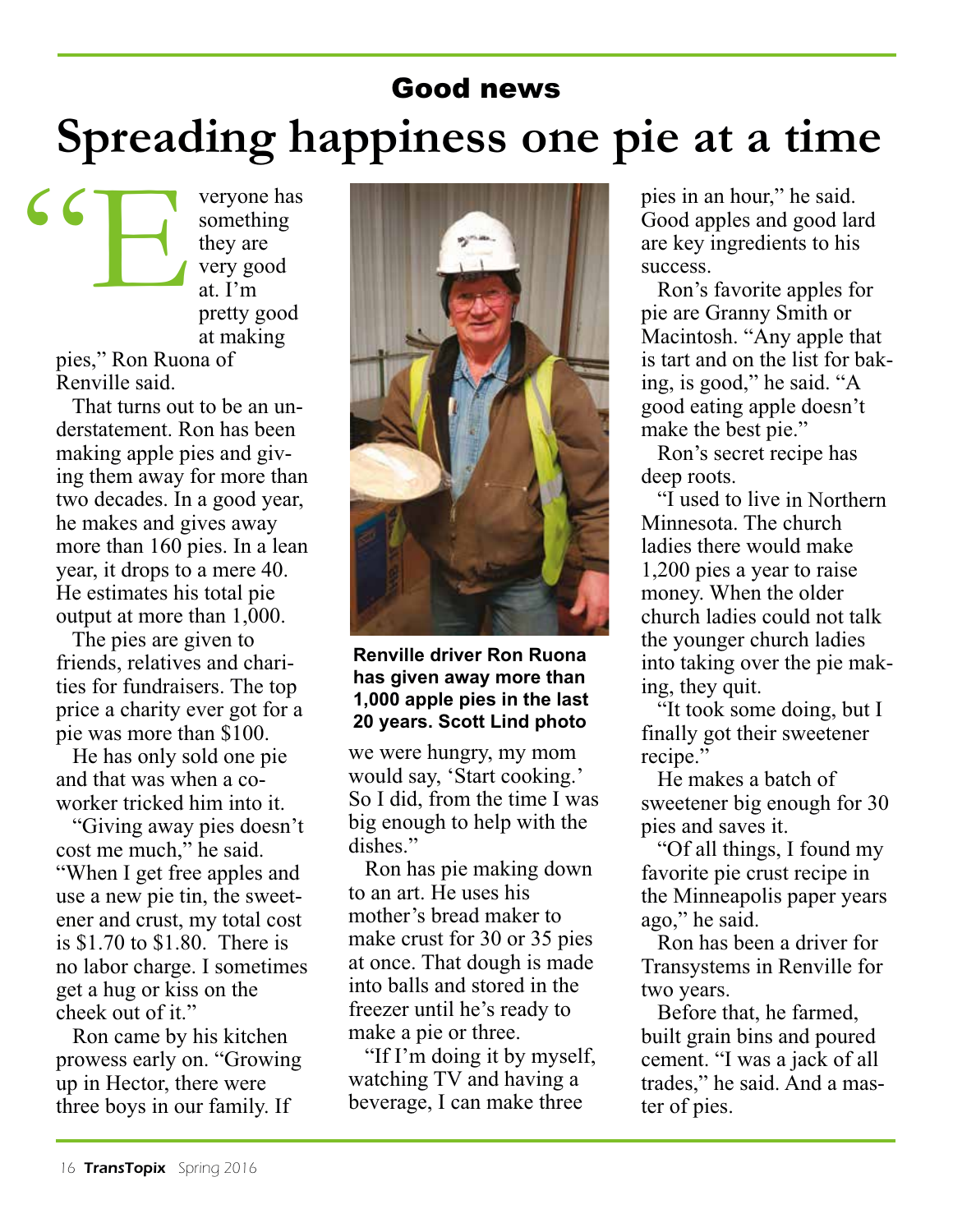### Good news **Three babies and a bride**

idney technician Gary Schreckengost and his wife, Robin, welcomed their first son Jan. 26. Corey Robert was greeted by his four big sisters: Kayelee, Bridget, Elizabeth and Annaliese. S<sub>gree</sub>

The family, pictured at right, left their Texas home behind to move to Sidney.

"It was a big move for Gary and his family and I am very glad they made it," Project Manager John Hoadley said.

Harold Enerson of Drayton chalked up another grandbaby this spring. His sixth grandchild, Lydia Victoria, was born Feb. 1. She was welcomed by parents, Josh and Missy Enerson, and two big brothers.

Spring was truly celebration season for the Rood family. March 19, Nick Rood and Laken Berends welcomed their first child. Blaide Michael Rood was 21 inches long and weighed in at 8 pounds, 1 ounce.

On April 2, the Rood family celebrated some more in Nisswa, MN, at the early evening wedding of Mike and Lucia.





**Mike and Lucia Rood were married April 2.**

"The honeymoon is delayed because we had beets to haul," Mike said. "Lucia understands."

The wedding party included Mike's stepdaughter Taylor and sons Nick and Tanner.



**Blaide Michael Rood was born March 19.**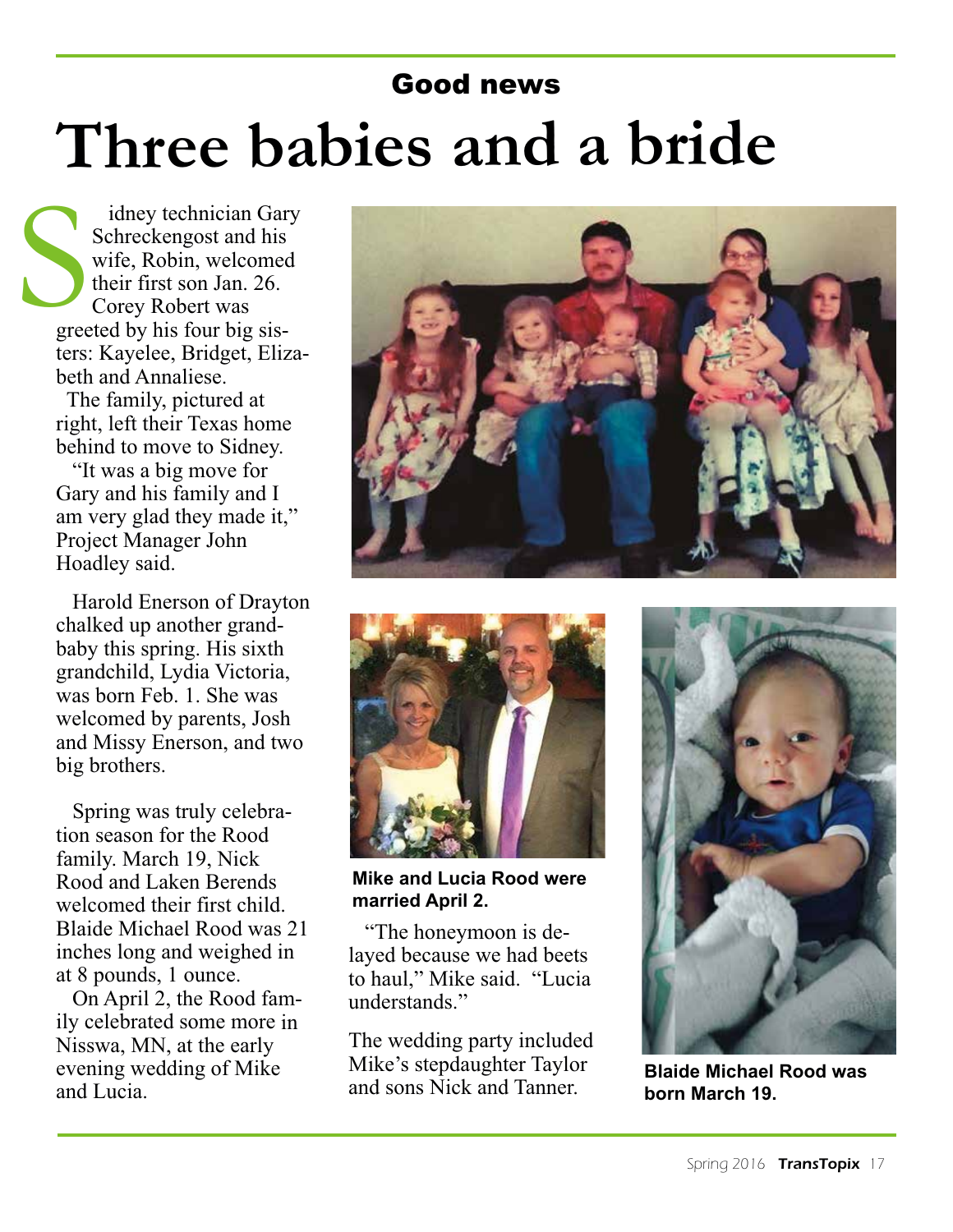### Happy Birthday

#### **May**

1. Randy Leija, Matthew Moore, Robert Schjenken.

2. Thomas Gould, Mark Roemer, David Ruiz, Dwight Schwindt, Kenneth Whitney.

3. Brittany Calder, Quentin Hurtado, Baldemar Tellez-Olmos.

4. Mohamood Ahmed, Joseph Aslett, Meghan Baumgartner, Timothy Landsem, Leo Mousel, Paul Sherry, Tessa Svaleson, Dennis Young.

6. Alassane Keita, Mark Koller, James Wagner.

7. Estanislao Orihuela.

8. Henry Broner, Joseph Clark, Brian Hapka, Mark Holt, Thomas O'Connor, Eugene Powell, Robert Rogers, Dennis Speth.

9. John Brydon, Jairo Macias Quinones, Joseph Rathbun, Warren Tvedt.

10. Nicholas Bangle, Jason Roberts, Nicholas Rood, Gerald Severson, David Wright.

11. Leonardo Avila Ochoa, Curtis Bly, Richard Dumas, Charles Passa, Mathew Schaefer, Lloyd Terry.

14. Terrie Anderson, Carl Janachovsky, Rodney Larson, Kaysha Messick, Joel Pedraza Cant, Richard Riley.

15. Eric Hurd, Gary Jemison.

16. Daniel Anderson, Johnathon Clymens, Abel Nunex, Kevin Orton, James Schramm, Daniel Svir.

17. Harold Annis, Raymond Castle, Patrick Dickson.

18. Verlo Bush, Dion Carlson, Michael Rood, James Shirley, Krista Wickham.

19. Jesus Arteaga, Troy Carl, Hugo Castelan, Marcus Ellis, Jackie Goodsell, Dustin Gram, Andrew Munsee, Talisa Scott.

20. Gary Heins, Carl Holman, Ricardo Izaguirre Acuna, John Matera.

21. Betty Jacks, Michael Schindler, Maurice Stansbury.

22. Abel Gracia, Jeffrey Grochow, Ronald Toscano.

23. Rojelio Benavidez, Karen Gifford, Gerald Gillie, Richard Higgins, John Holmes, Daniel Nicoletto.

24. Kimberly Hunt.

25. Francisco Cazares Vale.

26. Eleuterio Colunga, Keith Crooks, Mitchell Hawk, Randall Marconi, Ross Pape.

27. Jeffrey Flaten, Veronica Jasso, Miguel Palacios, Christopher Weiner.

28. Colten Hoyt, Dwight Mulder, Arvid Ophaug, Dennis Qualley.

29. Judy Coates, Steven Gabica, Elton Hill, Darrell Waters, Ralph Weigel.

31. Jason Holm, David Morris.

#### **June**

1. Michael Funk, Billy Holum, Tracey Koepplin.

2. Brogan Alexander, Thomas Brown, Scott Weigel.

3. Eugene Brown, Dave Hohnhorst, Rexann Larocco, Richard Norris, David Springer.

4. Dustin Rendon.

5. Klain Christensen, Gerald Hasbrouck.

6. Gillian Beliles, Luis Del Real, David Elsing, Angela Leavitt, Robyn Schmett.

7. Jean Morris, Aric Olson, Steve Olson, Hugo Rodriguez Vaidez, Lane Wacek.

8. Barbara Albro, John Collins, Matthew Ebertowski, Gerald Navarro, Kevin Wohlman.

9. Curtis Dolter, Sheila Hoffland, Bradley Lund, Kevin Maddock, Hector Martinez, Teresa McElhinney, Tanner Rood, Christina Torix-Wood.

10. Daniel Dailey, Steffen Falter, Sean Scott.

11. Alex Kasprowicz, Darrell Kvernen, John Nelson, Michael Swang.

12. Manuel Araiza Reyes, Matthew McCracken, James Peters, Patrick Rice, Jeff Steer.

13. Jeffery Barnhill, John Jones, Phillip Martin, Victor Parra Aguirri, Thomas Stanley.

14. Dene Demoss, Oscar Flores, Scott Lynch, Lynn Masterson, Daniel Watson.

15. Jennie Williams.

16. Lavonn Bjornson, Daniel Bruely, Bruce Bullock, Momir Simic, Joshua Taft, Alexander Torkelson, Gary Tvedt.

17. Christopher Bannon, Suzanne Batt, Kendrick Carbary, John Hoolsema, John Kinney, Bryan Klopp.

18. Gary Hansen, Larry Hoffland, Alberto Melendez Ortiz,Roger Sharrai.

19. Julian Garza Hernan, Gary Hurlbert, Aaron Nelson, Justin Robertson, Robert Rounds.

20. Curt Ellingson, Kenneth Goodsell, Thomas Voight.

21. Kerry Dilworth, Andrew Finsaas.

22. Ryan Davis, Cynthia Derijk, Aaron Dickinson, Wayne Kling, Daniel Murray.

23. Robert Folstrom, Gary Golemon, Tracy Magnus, Ralph Perreault, Robert Piersol, Jessica Redman, Roger Walker.

24. Case DeJong, Leroy Faunce, Donald Hiatt, Thomas Nothnagel.

25. Robert Clark, Nicholas Gardner, Stacy Radovich.

27. Jason Bachmeier, Devin Christenson, Duane Ebertowski, Jeremy Ekman, Jeff Thomas.

28. Dean Hartwig, Debra Kendell, Gary Nicklaus, Thomas Quinn, Paul Swenson.

29. Michael Boulduc, Kenneth Wunch.

30. Terry Bergman, Roberto Cano, Nicholas Lorenson, Dale Marriott, Travis Patton, Luke Weidemann.

#### See HAPPY BIRTHDAY, next page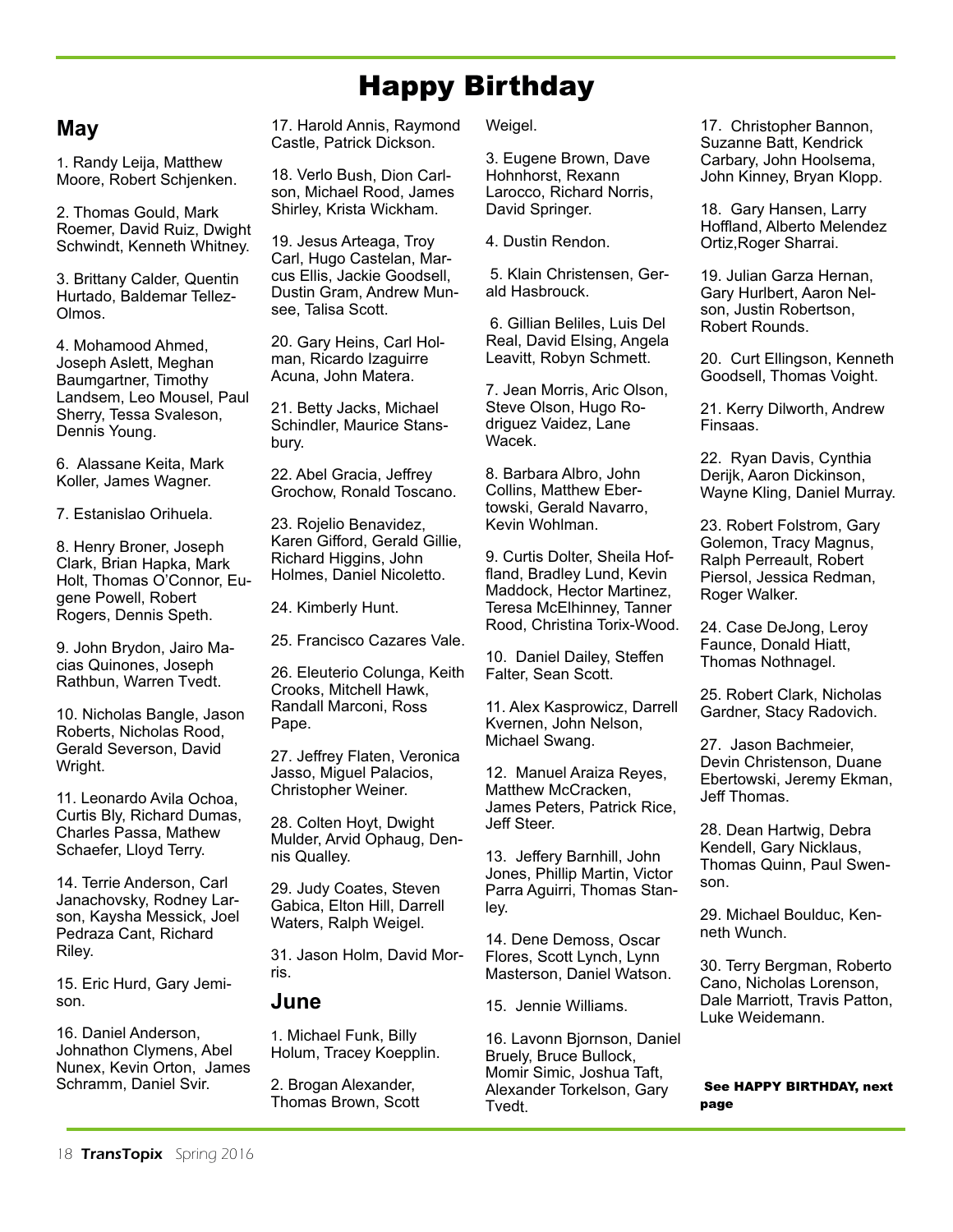#### Happy Birthday

#### **July**

1. Vincent Galarza, Anes-Sani, Robert Wickham.

2. Steven Gewerth, Julian Jolley, Herbert Kleinsasser, Michael Sharp.

3. Larry Christensen, Shane Leiser, Steven Morales, Virgil Mudersbach, Rex Munro.

4. Curtis Andersen, Shaun Andreasen, Thomas Bartley, Michael Watson.

5. Preston Frasure, Ayanle Jama, Marcos Villarreal.

6. Jerald Anderson, Gregory Howard, Marc Paschke.

7. Edward Dennis, Rodrigo Flores, Austin Lindstrom, Ahmed Mohamud, Bradley Walker.

8. Robert Fish, Jason Holt, Terrence Sieving.

9. Cindy Wang Anderson, Robert Wraith.

10. Dirk Gaebe, Thomas Harper, Anthony Lietzau, Robert Ortega, Valentin Osiychuk, Candy Woods.

11. Julio Bueno, Earl Ryan, Houston Scarborough, Gregory Simmons, Jessica White.

12. Steven Coleman, Olaf Grindahl, Joseph Salsgiver.

13. Sean Nesvold, Edward Reynolds.

14. Steven Holyoak, Richard Larson, Blas Martinex-Gardea, Douglas Stack, Todd Winmill.

15. Jesse Comacho, Charles Hunt, Edward Mata, Joseph Rush.



**Happy Birthday! Shade Hale turned 20 on April 20th and the occasion did not pass without notice. Kenny Wunch and his wife showed up with a cake for Shade.**

**"Shade is a great kid," supervisor Scott Wilson said. "I've never seen him without a smile and an attitude to match. It's a pleasure to have him with us out of Worland."**

16. Edward Anderson, William Lerud.

17. Clayton Brame, Michael

Carr, William Felts, Robert Petty, Joel Rudnik.

18. Teri Berg, Eddie Jor-

gensen, Matthew Keating.

19. Donald Bertsch, Micuel Gonzalez, Roger Huntington, Fredrick Straub.

20. Spencer Schroeder, Matthew Wiltse.

21. Travis Marshall, James Rutherford, Luke Volz.

22. Ryan Gilk, Wade Hamby, Robert Miller, Anthony Ruiz, Randy Saint, James Swensgard, Michael Wang.

23. Bradley Larson, Karissa Widme.

24. Dennis Bekkerus, Gary Cook, Kari Franks, Antonio Guadarrama, Joseph Marchiorlatti.

25. Harvey Bell, Miguel Gomez, Dale Grindahl, Rafael Rodriguez.

26. Jay Knowlton, Larry Nelson, Marcus Newton, Karla Shepherd, Jeromy Spence James Stroud.

27. Julio Gonzalez, Gary Goodwin, Christopher Lefors, Johnnie Mai, Thomas Massman, Robin McGhee, Rockie Miles, Billy Smith.

28. Jaime Lorta, Kevin Martinez, Duane Rasmussen, Tyler Tebben, Gerald Wahlen.

29. Daniel Balfour, Wallace Barney, Jesus Nunez Marquiez, John Peterson, Adolfo Siqueiros.

30. Geoffrey Glenn, Joshua Kayl, Clyde Miller, Treyton Rubie.